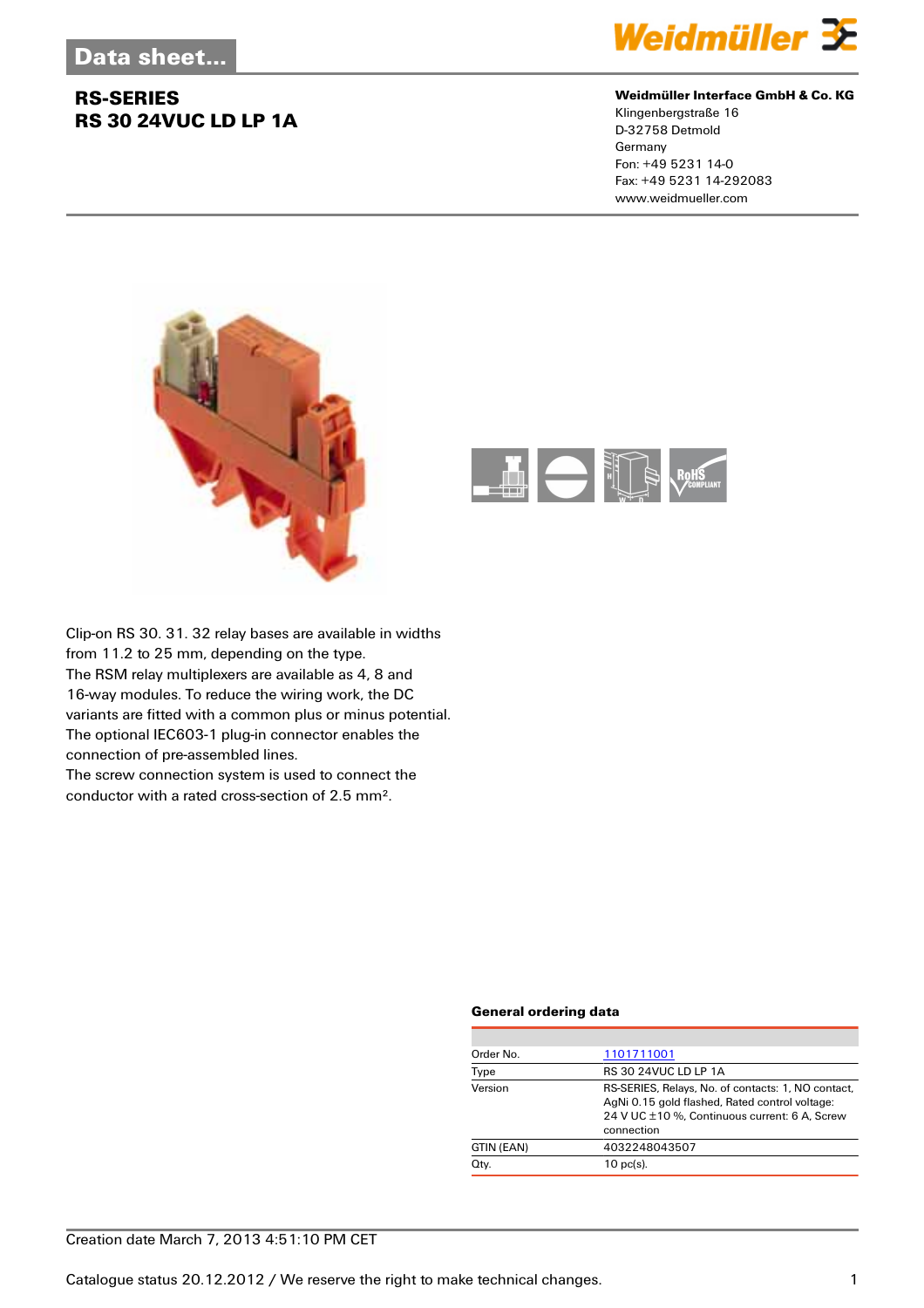### **RS-SERIES RS 30 24VUC LD LP 1A**

## **Technical data**

**Ratings**



#### **Weidmüller Interface GmbH & Co. KG**

Klingenbergstraße 16 D-32758 Detmold Germany Fon: +49 5231 14-0 Fax: +49 5231 14-292083

| Conductor connection system                              | Screw connection           | Humidity                                                   | 40 °C / 93 % rel. humidity,<br>no condensation |
|----------------------------------------------------------|----------------------------|------------------------------------------------------------|------------------------------------------------|
| <b>Dimensions and weights</b>                            |                            |                                                            |                                                |
|                                                          |                            |                                                            |                                                |
| Width                                                    | 11.2 mm                    | Height                                                     | 70 mm                                          |
| Depth                                                    | 56 mm                      | Net weight                                                 | 30.2 <sub>g</sub>                              |
| <b>Temperatures</b>                                      |                            |                                                            |                                                |
|                                                          |                            |                                                            |                                                |
| Operating temperature                                    | $-25 °C+40 °C$             | Storage temperature                                        | -40 °C+60 °C                                   |
| <b>Connection data</b>                                   |                            |                                                            |                                                |
| Clamping range, rated connection                         | $2.5 \text{ mm}^2$         | Clamping range, rated connection, min. 0.5 mm <sup>2</sup> |                                                |
| Clamping range, rated connection, max. 4 mm <sup>2</sup> |                            | Stripping length, rated connection                         | 8 mm                                           |
| Input                                                    |                            |                                                            |                                                |
|                                                          |                            |                                                            |                                                |
| Rated control voltage                                    | 24 V UC ± 10 %             | <b>Rated current AC</b>                                    | 9 <sub>m</sub> A                               |
| <b>Rated current DC</b>                                  | 9 <sub>mA</sub>            | Power rating                                               | 0.45 W // 0.7 VA                               |
| Pull-in (sparkover) / drop-out voltage DC                |                            | Pull-in / drop-out current, DC coil                        |                                                |
| coil                                                     | 21.5 V                     |                                                            | $3.5 \text{ mA}$                               |
| <b>Output</b>                                            |                            |                                                            |                                                |
| Max. switching voltage, AC                               | 250 V                      | Continuous current                                         | 6 A                                            |
| making current                                           | 8 A                        | Max. switching power                                       | 2000 VA                                        |
| Switch-on delay                                          | $\leq$ 8 ms                | Switch-off delay                                           | ≤ 16 ms                                        |
| <b>Duration of Bounce</b>                                | $\leq$ 3 ms                | Min. switching power                                       | 250 mW                                         |
| Max. switching frequency at rated load 0.1 Hz            |                            |                                                            |                                                |
| <b>Contact specifications</b>                            |                            |                                                            |                                                |
|                                                          |                            |                                                            |                                                |
| No. of contacts                                          | 1                          | Contact design                                             | NO contact                                     |
| Contact material                                         | AgNi 0.15 gold flashed     | Mechanical service life                                    | $20 \times 10^6$ switching cycles              |
| Electrical service life of AC coil                       | $> 7x105$ Switching cycles | Electrical service life, DC coil                           | $> 5x105$ switching cycles                     |
| <b>Insulation coordination</b>                           |                            |                                                            |                                                |
|                                                          |                            |                                                            |                                                |
| Rated voltage                                            |                            | Clearance and creepage distances for                       | $> 3$ mm                                       |
| Impulse withstand voltage                                | 250V<br>4 kV               | control side - load side<br>Protection degree              | <b>IP 20</b>                                   |
| Pollution severity                                       | 2                          | Surge voltage category                                     | Ш                                              |
|                                                          |                            |                                                            |                                                |
| <b>Other technical data</b>                              |                            |                                                            |                                                |
| Version                                                  | Relay coupler              | Free-wheel diode                                           | No                                             |
| Further details of approvals / standards                 |                            |                                                            |                                                |
|                                                          |                            |                                                            |                                                |
| <b>Standards</b>                                         | <b>DIN EN 50178</b>        |                                                            |                                                |